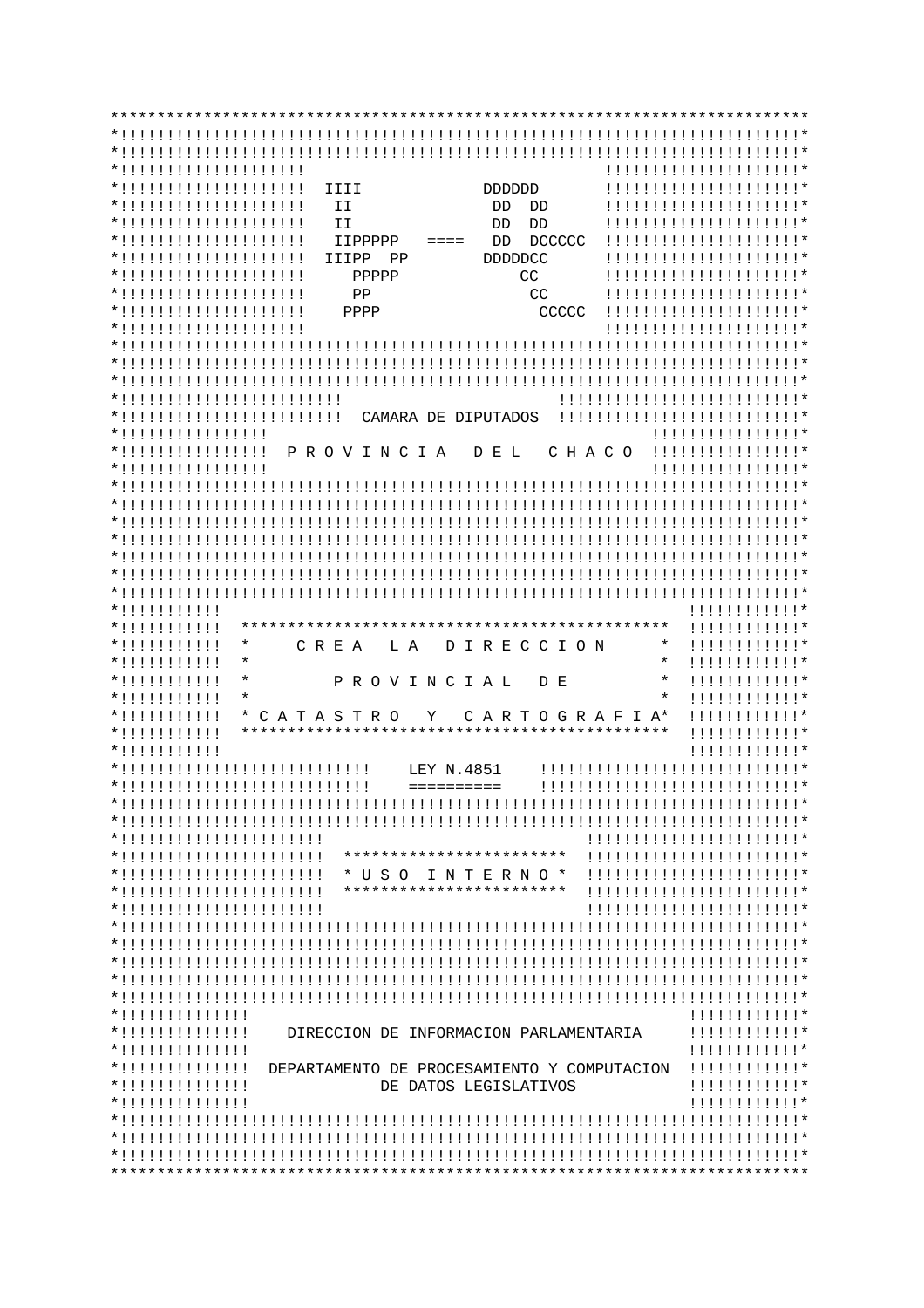LA CAMARA DE DIPUTADOS DE LA PROVINCIA DEL CHACO SANCIONA Y CON FUERZA DE LEY N.4851

LEY DE CATASTRO

### CAPITULO I FINALIDADES DEL CATASTRO

ARTICULO 1.- LA DIRECCION DE CATASTRO SE DENOMINARA DIRECCION PROVINCIAL DE CATASTRO Y CARTOGRAFIA A PARTIR DE LA PROMULGACION DE LA PRE-/ SENTE LEY, Y DEPENDERA DEL MINISTERIO DE ECONOMIA, OBRAS Y SERVICIOS PUBLI-COS. SU MISION Y FUNCIONES SE EJERCERAN EN TODO EL TERRITORIO DE LA PROVIN-CIA.

ARTICULO 2.- LA DIRECCION PROVINCIAL DE CATRASTRO Y CARTOGRAFIA TENDRA SU / ASIENTO EN LA CAPITAL DE LA PROVINCIA.

ARTICULO 3.- EL CATASTRO REGISTRARA Y ORDENARA INFORMACION RELATIVA AL TE-/ RRITORIO DE LA PROVINCIA Y LOS BIENES INMUEBLES, CON LAS SI- / GUIENTES FINALIDADES ESENCIALES:

- A) DETERMINAR LIMITES TERRITORIALES DE CONFORMIDAD CON LAS / CAUSAS JURIDICAS QUE LOS CREAN, MODIFICAN O EXTINGAN;
- B) DETERMINAR LA CORRECTA UBICACION, DIMENSIONES, SUPERFICIES/ Y LINDEROS DE LOS INMUEBLES, CON REFERENCIA A LAS CAUSAS / JURIDICAS DE LOS LIMITES QUE LOS DESLINDAN;
- C) ESTABLECER EL ESTADO PARCELARIO DE LOS INMUEBLES Y REGULAR/ SU DESARROLLO, EN EL AMBITO DE SU JURISDICCION;
- D) ESTABLECER LAS PAUTAS PARA LA VERIFICACION DE LA SUBSISTEN- CIA DEL ESTADO PARCELARIO;
- E) CONOCER LA RIQUEZA TERRITORIAL Y SU DISTRIBUCION;
- F) ELABORAR DATOS ECONOMICOS Y ESTADISTICOS DE BASE PARA LA / LEGISLACION TRIBUTARIA RURAL Y LA ACCION DE PLANEAMIENTO / RESPECTIVA;
- G) DETERMINAR LOS ELEMENTOS NECESARIOS QUE PERMITAN LA VALUA-/ CION INMOBILIARIA FISCAL;
- H) ASESORAR Y ASISTIR A LOS PODERES DEL ESTADO PROVINCIAL, A / MUNICIPALIDADES Y A TERCEROS EN PROBLEMAS ESPECIFICOS DE SU INCUMBENCIA;
- I) ASIGNAR LA NOMENCLATURA PARA LA INDIVIDUALIZACION PARCELA-/ RIA.

ARTICULO 4.- EL ORGANISMO COMPETENTE PARA LA APLICACION DEL PODER DE POLI-/ CIA CATASTRAL TERRITORIAL, SERA LA DIRECCION PROVINCIAL DE CA-TASTRO Y CARTOGRAFIA DEPENDIENTE DEL MINISTERIO DE ECONOMIA, OBRAS Y SERVI-CIOS PUBLICOS.

ARTICULO 5.- EL PODER DE POLICIA CATASTRAL ES EL CONJUNTO DE ATRIBUCIONES A TRAVES DE LAS CUALES EL ESTADO PROVINCIAL, POR CAUSA DEL BIEN/ COMUN, REGLAMENTA EL EJERCICIO DEL DERECHO DE LOS PARTICULARES, CON EL FIN/ DE LOGRAR EL ORDENAMIENTO TERRITORIAL, Y COMPRENDE:

- A) PRACTICAR DE OFICIO ACTOS DE LEVANTAMIENTO TERRITORIAL;
- B) REGISTRAR ACTOS DE LEVANTAMIENTO TERRITORIAL PARCELARIO;
- C) COLOCAR PUNTOS FIJOS PLANIALTIMETRICOS EN EL ORDEN NECESA-/ RIO. VELAR POR SU CONSERVACION, ASI COMO DE LAS DEMAS MAR-/ CAS Y MOJONES DE LEVANTAMIENTOS TERRITORIALES;
- D) EXIGIR DECLARACIONES JURADAS A LOS PROPIETARIOS Y OCUPANTES DE INMUEBLES;
- E) REALIZAR INSPECCIONES CON EL OBJETO DE PRACTICAR CENSOS, O/ CUALQUIER OTRO TEMA ACORDE CON LAS FINALIDADES DE ESTA LEY;
- F) EXPEDIR CERTIFICACIONES E INFORMES SOBRE CONSTANCIAS CATAS- TRALES REGISTRADAS;
- G) EJECUTAR LA BASE CARTOGRAFICA DE LA PROVINCIA;
- H) FORMAR EL ARCHIVO HISTORICO TERRITORIAL;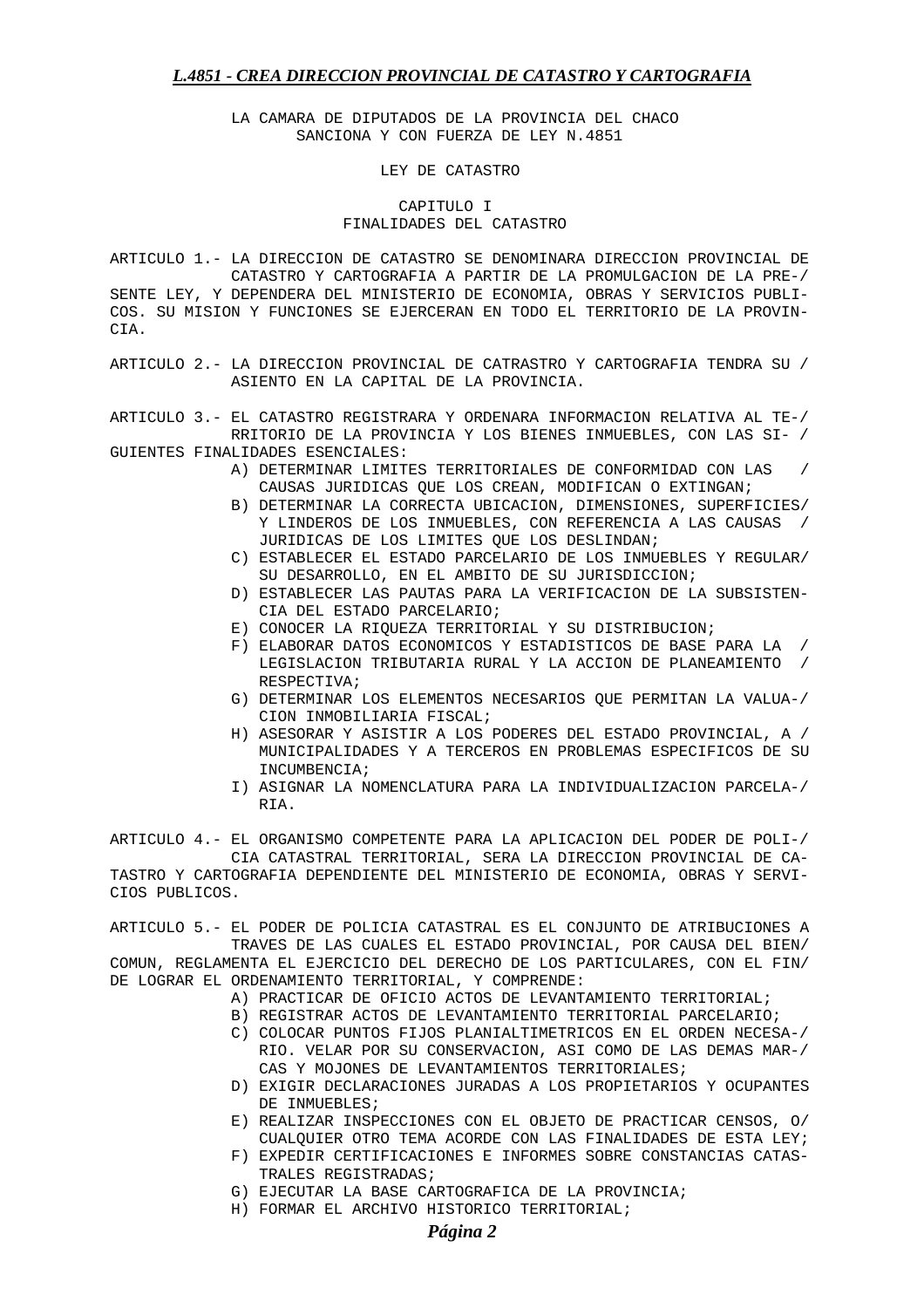- I) ESTABLECER NORMAS DE MEDICION Y TOLERANCIAS;
- J) REGISTRAR Y EJERCER EL CONTROL DE LAS DIVISIONES DE INMUE-/ BLES POR EL REGIMEN DE LA PROPIEDAD HORIZONTAL, EN CONCOR-/ DANCIA CON LA NORMATIVA CORRESPONDIENTE;
- K) FIJAR EL SISTEMA DE NOMENCLATURA CATASTRAL PARCELARIA;
- L) ORGANIZAR BASES DE DATOS CON ESTRUCTURA PARCELARIA;
- M) DICTAR NORMAS DE PROCEDIMIENTO, RELACIONADA CON EL ORDENA-/ MIENTO TERRITORIAL RESPETANDO LOS ALCANCES JURISDICCIONALES DE LOS ORGANISMOS COMPETENTES;
- N) PARTICIPAR EN LA ORGANIZACION, COORDINACION, EJECUCION Y / CONTROL DE APLICACION DE NORMAS QUE BRINDEN SEGURIDAD EN EL TRAFICO INMOBILIARIO, EQUIDAD Y JUSTICIA EN LA VALUACION DE LOS INMUEBLES DE SU JURISDICCION Y BASES ADECUADAS PARA EL/ ORDENAMIENTO Y LA PLANIFICACION TERRITORIAL;
- Ñ) ESTABLECER UN SISTEMA INTEGRADO DE INFORMACION TERRITORIAL/ DE BASE PARCELARIA Y FINES MULTIPLES.

ESTA ENUNCIACION NO TIENE CARACTER TAXATIVO.

ARTICULO 6.- INCUMBE ASIMISMO AL ORGANISMO CATASTRAL, LA DIVISION TERRITO-/ RIAL EN ZONAS DIFERENCIALES EN FUNCION DE FACTORES EDAFOLOGI-/ COS, CLIMATICOS, AGRO ECONOMICOS, ECOLOGICOS, HIDRAULICOS Y SUS MODIFICA- / CIONES, AL IGUAL QUE DETERMINAR CLASES DE PARCELAS CONFORME A LA UBICACION, DESTINO Y CARACTERISTICAS DE LOS RESPECTIVOS INMUEBLES.

ARTICULO 7.- LA DIRECCION PROVINCIAL DE CATASTRO Y CARTOGRAFIA PODRA CONVE- NIR CON OTROS ORGANISMOS O INSTITUCIONES NACIONALES, PROVIN- / CIALES O MUNICIPALES, EN LA FORMA QUE INDIQUE LA REGLAMENTACION, TODO LO / ATINENTE A LA EJECUCION, CONSERVACION Y UTILIZACION DEL CATASTRO TERRITO- / RIAL.

ARTICULO 8.- LA APLICACION DE LA PRESENTE LEY ESTARA A CARGO DE LA DIREC- / CION PROVINCIAL DE CATASTRO Y CARTOGRAFIA, CUYO TITULAR DEBERA SER ARGENTINO NATIVO O NATURALIZADO Y SER FUNCIONARIO HABILITADO PARA EL / EJERCICIO PROFESIONAL DE LA AGRIMENSURA EN LA PROVINCIA, CON INCOMPATIBILI-DAD PARA EL EJERCICIO INDEPENDIENTE DE DICHA PROFESION, Y SERA EL RESPON-/ SABLE DE RESOLVER LAS CUESTIONES QUE SE ORIGINEN COMO CONSECUENCIA DE LA / APLICACION E INTERPRETACION DE LAS NORMAS QUE REGULAN LA MATERIA.

#### CAPITULO II

## EL ESTADO PARCELARIO: SU DETERMINACION

ARTICULO 9.- DENOMINASE PARCELA A LA COSA INMUEBLE DE EXTENSION TERRITORIAL CONTINUA, DESLINDADA POR UN POLIGONO DE LIMITES CREADOS POR UN TITULO JURIDICO, REPRESENTADA EN UN DOCUMENTO CARTOGRAFICO DE UN ACTO DE / LEVANTAMIENTO PARCELARIO, INSCRIPTO EN EL ORGANISMO CATASTRAL.

## ARTICULO 10.- SON ELEMENTOS ESENCIALES DE LA PARCELA:

- A) EL LIMITE, LA UBICACION Y SUS LINDEROS;
- B) LAS MEDIDAS LINEALES, ANGULARES Y DE SUPERFICIES DEL RES-/ PECTIVO POLIGONO DE LIMITES EN RELACION A LAS CAUSAS JURI-DICAS QUE LES DAN ORIGEN. ES ELEMENTO FUNDAMENTAL DE LA / PARCELA:
- C) SU CONTENIDO ECONOMICO.

 LOS ELEMENTOS MENCIONADOS CONSTITUYEN EL ESTADO PARCELARIO / DEL INMUEBLE, EL QUE DEBE SER DETERMINADO MEDIANTE UN ACTO DE LEVANTAMIENTO PARCELARIO PRACTICADO CONFORME A ESTA LEY Y REPRESENTADO EN UN DOCUMENTO / CARTOGRAFICO INSCRIPTO EN EL ORGANISMO CATASTRAL, O REPRESENTADO EN UN DO-/ CUMENTO CARTOGRAFICO INSCRIPTO EN EL ORGANISMO COMPETENTE AL TIEMPO DE SU / REGISTRO.

ARTICULO 11.- SON ACTOS DE LEVANTAMIENTO TERRITORIAL LOS QUE TIENEN POR OB- JETO RECONOCER, DETERMINAR, MEDIR, Y REPRESENTAR EL ESPACIO /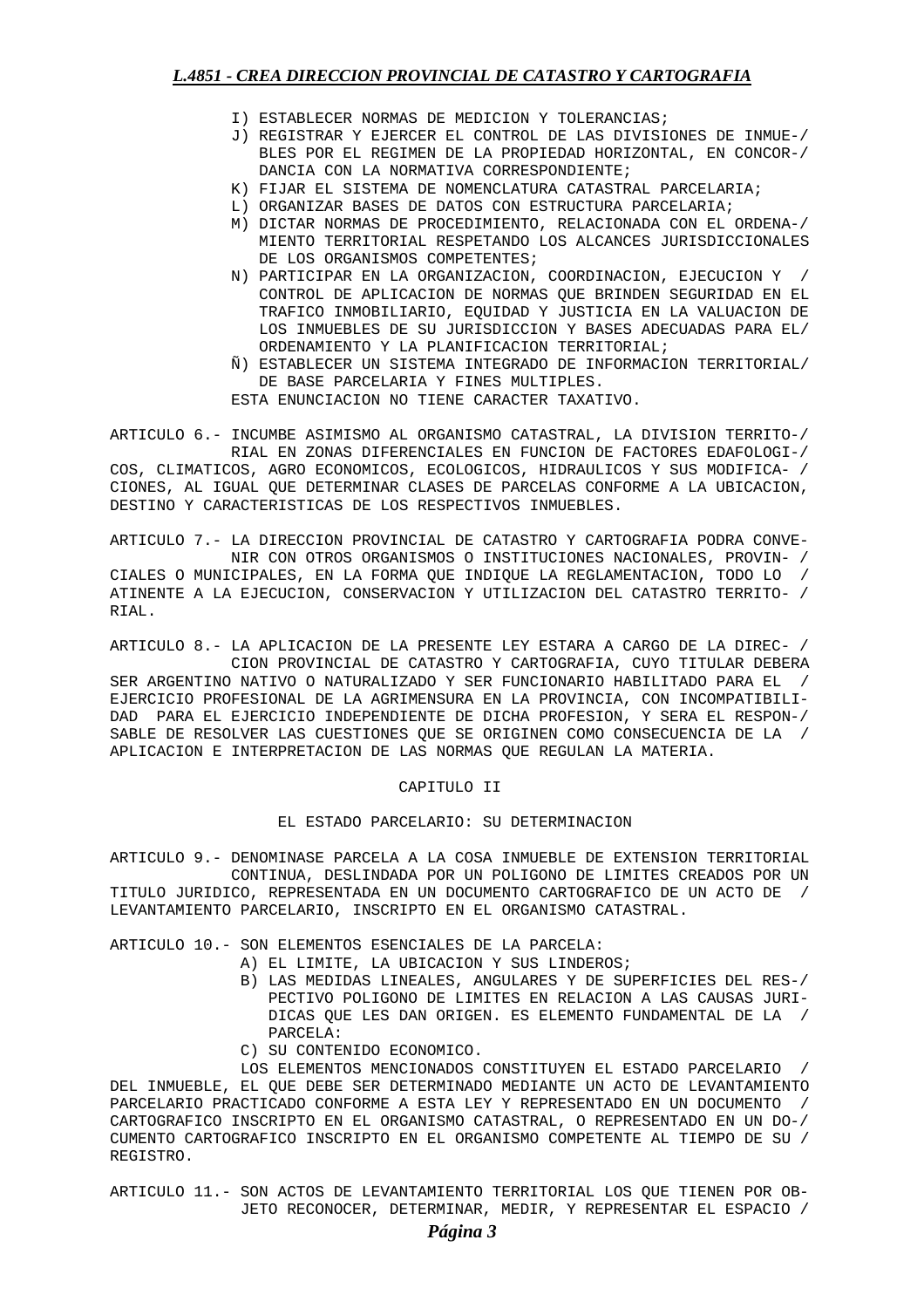TERRITORIAL Y SUS CARACTERISTICAS.

ARTICULO 12.- SON ACTOS DE LEVANTAMIENTO PARCELARIO, AQUELLOS ACTOS DE LE-/ VANTAMIENTO TERRITORIAL, PRACTICADO CON EL FIN DE DETERMINAR/ EL ESTADO PARCELARIO DE UN INMUEBLE, MODIFICARLO O VERIFICAR SU EXISTENCIA.

ARTICULO 13.- LOS ACTOS DE LEVANTAMIENTO PARCELARIO DESTINADOS A SER REGIS- TRADOS EN EL CATASTRO DEBERAN SER EJECUTADOS Y AUTORIZADOS / POR PROFESIONAL HABILITADO EN LA MATRICULA DE AGRIMENSURA DEL CONSEJO PRO-/ FESIONAL DE AGRIMENSORES, ARQUITECTOS E INGENIEROS DE LA PROVINCIA DEL CHA- $CO<sub>2</sub>$ 

ARTICULO 14.- LOS ACTOS DE LEVANTAMIENTO PARCELARIO QUE TENGAN POR FIN DE-/ TEREMINAR O MODIFICAR EL ESTADO PARCELARIO DE UN INMUEBLE SE/ HARAN POR MENSURA Y SUS DOCUMENTS ESENCIALES SERAN EL PLANO DE MENSURA Y EL CERTIFICADO DEL ACTO DE LEVANTAMIENTO PARCELARIO.

ARTICULO 15.- EL PLANO DE MENSURA DEBERA CONSIGNAR, LOS ELEMENTOS ESENCIA-/ LES DEL ESTADO PARCELARIO Y LOS MUROS, CERCOS, MARCAS Y MOJO-NES O ACCIDENTES NATURALES QUE SEÑALEN LOS LIMITES DEL TERRENO. DEBERA CON-SIGNAR, ADEMAS DE LA NATURALEZA DEL ACTO, SU OBJETO Y NOMBRE DE LOS TITULA-RES DEL DERECHO INSCRIPTO EN EL REGISTRO DE LA PROPIEDAD INMUEBLE O DEL PO-SEEDOR, FIRMA DEL PROPIETARIO O PERSONA DEBIDAMENTE AUTORIZADA, LOS DATOS/ DE INSCRIPCION DEL INMUEBLE EN EL REGISTRO DE LA PROPIEDAD INMUEBLE, LA DE-NOMINACION CATASTRAL DE LAS PARCELAS ANTECEDENTES Y COLINDANTES, LAS CARAC-TERISTICAS DE LOS DOCUMENTOS CARTOGRAFICOS ANTERIORES QUE CONSTEN EN EL CA-TASTRO, Y LA FECHA EN QUE SE EFECTUO LA MENSURA.

 LAS RESTRICCIONES AL DOMINIO, PERMISO, AFECTACIONES A EXPRO-/ PIACION O CONCESIONES ADMINISTRATIVAS, NUMERO DE PARTIDA TRIBUTARIA Y LAS/ MEJORAS DE CARACTER PERMANENTE QUE PERMITAN DETERMINAR SU VALOR. ESTE DOCU-MENTO LLEVARA LA FIRMA Y MATRICULA DEL PROFESIONAL ACTUANTE, Y DEL PROPIE-/ TARIO O PERSONA DEBIDAMENTE AUTORIZADA.

ARTICULO 16.- EL CERTIFICADO DEL ACTO DE LEVANTAMIENTO PARCELARIO EXTENDIDO POR EL PROFESIONAL HABILITADO RELACIONARA LOS ELEMENTOS CON-/ TENIDOS EN EL PLANO DE MENSURA, Y EXPRESARA LA EXISTENCIA MATERIAL DE LOS / HECHOS CUMPLIDOS POR EL PROFESIONAL INTERVINIENTE DE LA AGRIMENSURA, DE / ACUERDO A LO QUE INDIQUE LA REGLAMENTACION.

ARTICULO 17.- LOS ACTOS QUE TENGAN POR FIN VERIFICAR LA SUBSISTENCIA DEL / ESTADO PARCELARIO DE UN INMUEBLE, INCLUYENDO LA DETERMINACION DE LOS ELEMENTOS PARA LA VALUACION, SE HARAN CONSTAR EN EL CERTIFICADO DEL ACTO DE LEVANTAMIENTO PARCELARIO, EL QUE SERA REGISTRADO EN EL ORGANISMO / CATASTRAL.

ARTICULO 18.- PREVIO A LA FORMALIZACION DE ACTOS TRASLATIVOS DE DOMINIO DE/ INMUEBLES POR CUALQUIER TITULO, EL ENAAJENANTE DEBERA INFOR-/ MAR AL EVENTUAL ADQUIRENTE, QUE LA ASISTE EL DERECHO DE CONTRATAR UN PROFE-SIONAL HABILITADO PARA REALIZAR UN ACTO DE LEVANTAMIENTO PARCELARIO, QUE / PERMITA VERIFICAR LA EXISTENCIA DEL INMUEBLE Y/O DETERMINAR SU ESTADO.

ARTICULO 19.- SI EFECTUADA LA OPERACION DE VERIFICACION DEL ESTADO PARCELA- RIO ANTERIORMENTE CONSTITUIDO, EL PROFESIONAL CONSTATASE SU / SUBSISTENCIA, UNICAMENTE SERA NECESARIO UN INFORME TECNICO QUE ACREDITE TAL CIRCUNSTANCIA, EL QUE SERA DISPUESTO POR LA AUTORIDAD DE APLICACION.

ARTICULO 20.- TODA SUBDIVISION, MODIFICACION DE SUBDIVISION O UNIFICACION / DE PARCELAS SERA EFECTUADA POR MENSURA CUYO PLANO DEBERA RE-/ GISTRARSE EN LA DIRECCION PROVINCIAL DE CATASTRO Y CARTOGRAFIA, PREVIO A LA INSCRIPCION DE LA ESCRITURA DE DOMINIO EN EL REGISTRO DE LA PROPIEDAD IN- / MUEBLE.

ARTICULO 21.- EL ACTO DE LEVANTAMIENTO PARCELARIO, CUALQUIERA FUERA SU ORI-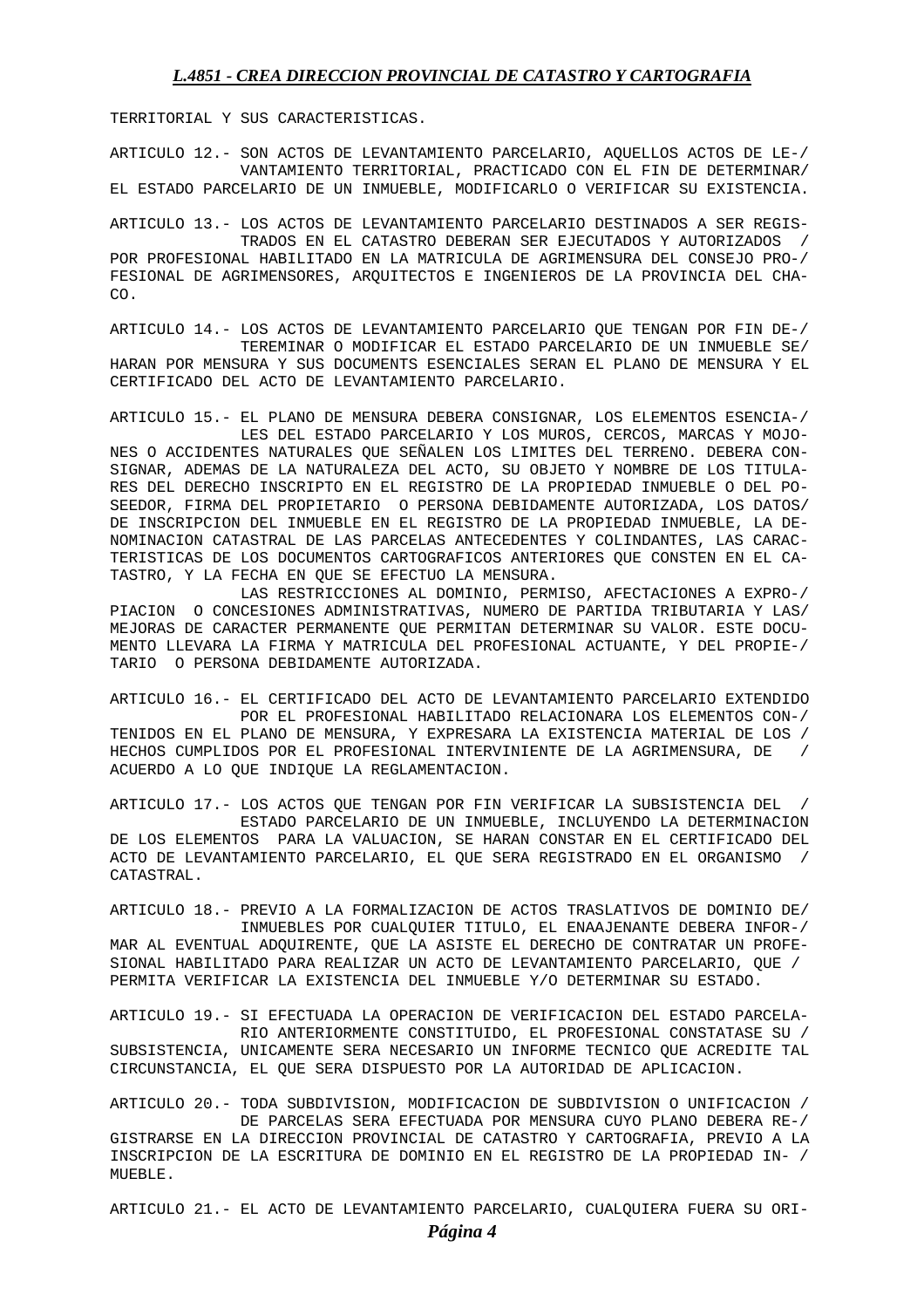GEN, SIEMPRE QUE SE ENCUENTRE REGISTRADO EN EL CATASTRO EN / LAS CONDICIONES QUE ESTABLECE ESTA LEY, TENDRA EL VALOR Y LA EFICACIA QUE / LE ASIGNA EL CODIGO CIVIL, EN CUANTO FUERA APLICABLE.

ARTICULO 22.- LOS AGRIMENSORES QUE PRACTIQUEN ACTOS DE LEVANTAMIENTO PARCE- LARIO PODRAN REQUERIR JUDICIALMENTE EL AUXILIO DE LA FUERZA / PUBLICA CUANDO SU TRANSITO POR LA PROPIEDAD PRIVADA SEA NECESARIO PARA EL / CUMPLIMIENTO DE SU TAREA.

ARTICULO 23.- LOS AGRIMENSORES NO ESTARAN OBLIGADOS A SUSPENDER EL ACTO POR CAUSA DE LAS PROTESTAS QUE ANTE ELLOS FORMALICE CUALQUIER / TERCERO.

## CAPITULO III

#### REGISTRACION CATASTRAL

ARTICULO 24.- LA REGISTRACION DE LOS ACTOS DE LEVANTAMIENTO PARCELARIO EN / EL ORGANISMO CATASTRAL SE HARA A SOLICITUD DEL PROFESIONAL DE LA AGRIMENSURA INTERVINIENTE O DE QUIEN LO REPRESENTE LEGALMENTE.

ARTICULO 25.- EL ORGANISMO CATASTRAL EXAMINARA LOS DOCUMENTOS QUE SE LE / PRESENTEN PARA SU REGISTRO Y RECHAZARA FUNDADAMENTE LOS QUE / NO ESTEN CONFORMES CON ESTA LEY Y SU REGLAMENTACION.

ARTICULO 26.- EL ESTADO PARCELARIO RESULTANTE DE LOS ACTOS REGISTRADOS CON- FORME CON LAS DISPOSICIONES DE LA PRESENTE LEY NO PODRA SER / MODIFICADO DE OFICIO POR EL ORGANISMO CATASTRAL.

ARTICULO 27.- SI SE OBSERVARAN CONTRADICCIONES CON EL ESTADO PARCELARIO DE/ INMUBLES VECINOS, SE PONDRAN NOTAS DE REFERENCIA RECIPROCAS / EN LOS RESPECTIVOS FOLIOS CATASTRALES.

 LA REGLAMENTACION ESTABLECERA EN ESTOS CASOS LA FORMA COMO / DEBERAN PROCEDER LOS INTERESADOS EN VERIFICAR O RECTIFICAR EL ESTADO PARCE-LARIO.

ARTICULO 28.- SI SE PRESENTARA A REGISTRACION UN ACTO DE LEVANTAMIENTO PAR- CELARIO QUE RECTIFIQUE OTRO ANTERIOR REFERENTE A LA MISMA / PARCELA, EL ORGANISMO CATASTRAL EXIGIRA LOS RECAUDOS DEL CASO Y DESDE EN-/ TONCES, SE ESTARA AL ULTIMO DOCUMENTO REGISTRADO.

ARTICULO 29.- LA REGLAMENTACION DETERMINARA LOS CASOS EN QUE DEBAN INSCRI-/ BIRSE CON CARACTER PROVISIONAL LOS ACTOS DE LEVANTAMIENTO DE/ LEVANTAMIENTO PARCELARIO EN LOS QUE RESULTE LA MODIFICACION DEL ESTADO PAR-CELARIO DE UN INMUEBLE, CUANDO PARA HACERLA EFECTIVA SE REQUIERA UN ACTO DE DISPOSICION DEL TITULAR.

 LA INSCRIPCION PROVISIONAL NO PRODUCIRA EFECTO EN EL ESTADO / PARCELARIO Y SE CONVERTIRA EN DEFINITIVA AL REALIZARSE EL ACTO DE DISPOSI-CION O CADUCARA POR EL DESISTIMIENTO DEL TITULAR, O RESOLUCION JUDICIAL O / ADMINISTRATIVA, O EN LOS PLAZOS O FORMAS QUE SE ESTABLEZCAN. EN EL CASO DE/ ACTOS DE LEVANTAMIENTO PARCELARIO QUE TENGAN POR OBJETO INICIAR ACCIONES DE PRESCRIPCION ADQUISITIVA, LA INSCRIPCION PROVISIONAL SUBSISTIRA HASTA LA / RESOLUCION JUDICIAL CORRESPONDIENTE.

ARTICULO 30.- LAS PARCELAS CUYA EXISTENCIA RESULTE DE LOS ACTOS REGISTRADOS SERAN MATRICULADAS CON SU NOMENCLATURA CATASTRAL, QUE SERVIRA PARA DESIGNARLAS, HABILITANDO PARA CADA UNA UN FOLIO CATASTRAL QUE SERA SO-PORTADO POR UN SISTEMA COMPUTARIZADO O POR LA FORMA QUE INDIQUEN LAS MODER-NAS TECNICAS DE ALMACENAMIENTO DE DATOS, ASEGURANDO LA INMEDIATA CONSULTA,/ ASI COMO LA FIDELIDAD Y EXACTITUD DE SU CONTENIDO.

 LAS PARCELAS SE IDENTIFICARAN MEDIANTE UN SISTEMA DE NOMEN- / CLATURA UNICO, EXCLUSIVO Y UNIVOCO, A PARTIR DEL SISTEMA VIGENTE Y LAS NOR-MATIVAS QUE ESTABLEZCA LA REGLAMENTACION.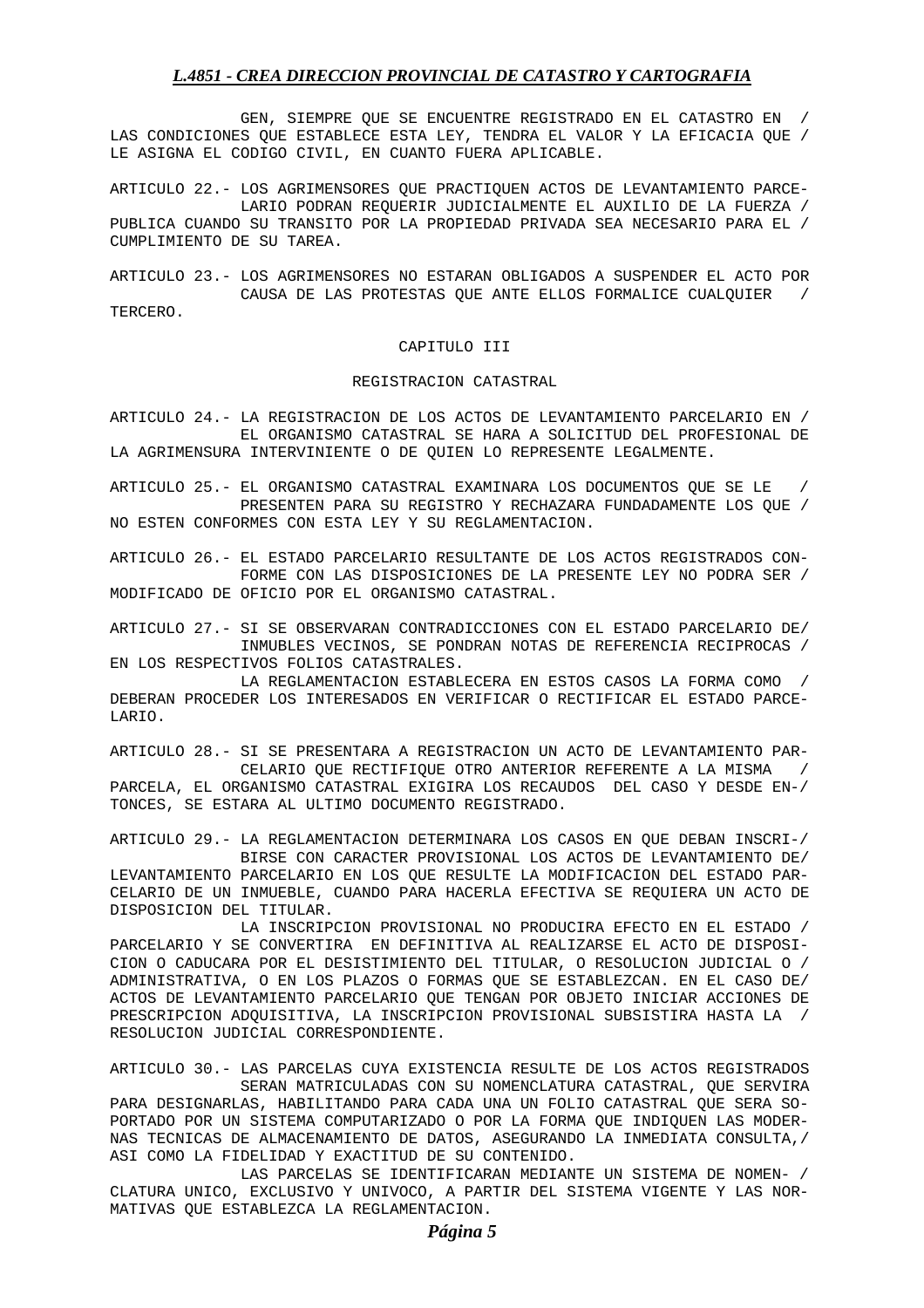LA DIRECCION PROVINCIAL DE CATASTRO Y CARTOGRAFIA, DISPONDRA CONFORME A LA REGLAMENTACION , EL REORDENAMIENTO DE LOS REGISTROS PARCELA-/ RIOS EXISTENTES A FIN DE ADECUAR SUS DATOS A LOS PROPOSITOS DE LA PRESENTE/ LEY. DICHOS ASIENTOS PARCELARIOS MANTENDRAN SU VALIDEZ HASTA TANTO SE EFEC-TUE UN NUEVO ACTO DE LEVANTAMIENTO PARCELARIO QUE LOS REEMPLACE, SIEMPRE Y/ CUANDO HAYAN SIDO CORRECTAMENTE HECHOS CONFORME A LAS DISTINTAS NORMAS LE-/ GALES QUE, EN SU MOMENTO, REGULARON SU CONFECCION, RECOPILACION O REGISTRO.

ARTICULO 31.- EL ORGANO DE APLICACION DEBERA MATRICULAR PARCELAS CORRESPON- DIENTES A LOS INMUEBLES DEL DOMINIO PUBLICO.

ARTICULO 32.- CUANDO EN RELACION A UN MISMO IMUEBLE SE PRESENTAREN A REGIS- TRACION DIFERENTE ACTOS DE LEVANTAMIENTO PARCELARIO FUNDADOS/ EN DISTINTOS TITULOS JURIDICOS, O UNO EN UN TITULO Y OTRO EN POSESION, SE/ HABILITARAN SENDOS FOLIOS CATASTRALES, CON ASIENTOS DE REFERENCIA RECIPRO-/ CA.

ARTICULO 33.- CUANDO SE DIVIDAN O MODIFIQUEN PARCELAS SE HABILITARAN TANTOS FOLIOS COMO PARCELAS RESULTEN EN DEFINITIVA Y SE CORRELACIO-/ NARAN CON LOS ANTERIORES MEDIANTE ASIENTOS DE REFERENCIA RECIPROCA.

ARTICULO 34.- LA REGISTRACION NO CONVALIDA LOS DOCUMENTOS NULOS NI SUBSANA/ LOS DEFECTOS DE QUE ADOLECIEREN.

ARTICULO 35.- LA POSECION EJERCIDA EN MAYOR EXTENSION QUE LA QUE RESULTE DE LA APLICACION TERRITORIAL DEL TITULO JURIDICO, SE CONSIGNARA/ EN ASIENTOS DE REFERENCIA RECIPROCA EN LOS FOLIOS CATASTRALES DE TODAS LAS/ PARCELAS AFECTADAS, DE ACUERDO CON LO QUE ESTABLEZCA LA REGLAMENTACION.

ARTICULO 36.- EL FOLIO CATASTRAL ES EL DOCUMENTO REGISTRAL DONDE SE ASENTA- RAN LAS CONSTANCIAS CATASTRALES Y CONTENDRA ENTRE OTROS LOS / SIGUIENTES DATOS O REFERENCIAS:

- A) LA CARACTERISTICA DE ORDENAMIENTO DE LA PARCELA;
- B) LOS ELEMENTOS MENCIONADOS EN LOS ARTICULOS 10 Y 16 Y LA / CARACTERISTICA DEL DOCUMENTO CARTOGRAFICO QUE LOS DETERMI- NA;
- C) LOS DATOS DE LA INSCRIPCION DEL TITULO EN EL REGISTRO DE / LA PROPIEDAD INMUEBLE Y LA IDENTIDAD Y DOMICILIO DEL TITU- LAR O, EN SU CASO, LOS DEL POSEEDOR Y LA RADICACION DEL / JUICIO DE USURPACION, SI SE HUBIERE INICIADO;
- D) LAS CONCESIONES EN VENTA OTORGADAS POR EL INSTITUTO DE CO- LONIZACION DE LA PROVINCIA, CON LA IDENTIDAD Y DOMICILIO / DEL CONCESIONARIO;
- E) LAS RESTRICCIONES, PERMISOS Y CONCESIONES ADMINISTRATIVAS;
- F) LA AFECTACION A EXPROPIACION;
- G) LAS INSCRIPCIONES PROVISIONALES DE ACTOS DE LEVANTAMIENTO/ Y LAS REFERENCIAS RECIPROCAS CON OTRAS PARCELAS;
- H) EL NUMERO DE PARTIDA CON EL CUAL FIGURE EL INMUEBLE EN LOS ORGANISMOS TRIBUTARIOS DE SU JURISDICCION;
- I) LAS MEJORAS DE CARACTER PERMANENTE EXISTENTES EXISTENTES / EN EL;
- J) LAS ZONAS ECOLOGICAS, LAS CARACTERISTICAS DE LAS PARCELAS/ RURALES Y LAS VALUACIONES ADMINISTRATIVAS DE QUE HUBIERE / SIDO OBJETO;
- K) LOS CERTIFICADO CATASTRALES EXPEDIDO Y CUALQUIER OTRA CONSTANCIA DE INTERES A LOS FINES DE LA PRESENTE LEY.

 LA SERIE COMPLETA Y ORDENADA DE LOS FOLIOS CATASTRALES CON- / FECCIONADOS DE ACUERDO A LO DETERMINADO POR ESTA LEY, ES EL REGISTRO PARCE-LARIO.

ARTICULO 37.- LOS FOLIOS CATASTRALES CORRESPONDIENTES A INMUEBLES CUYO ES-/ TADO PARCELARIO SE MODIFIQUE, SE ARCHIVARAN CON CONSTANCIA /

DEL ACTO PRACTICADO Y CORRELACION MEDIANTE NOTAS DE REFERENCIAS RECIPROCAS/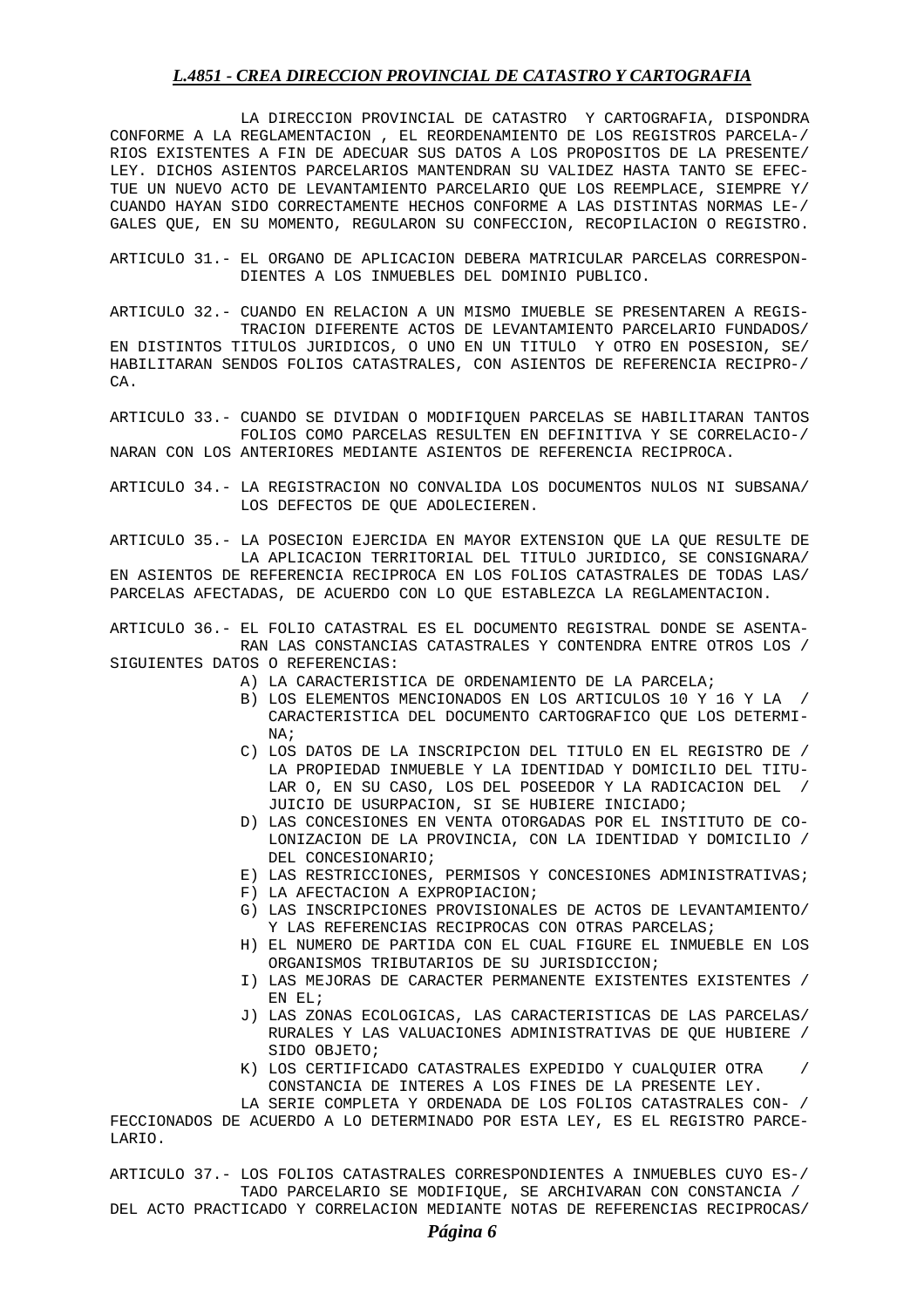EN LOS NUEVOS FOLIOS ORIGINADOS.

ARTICULO 38.- LOS DOCUMENTOS EN QUE SE FUNDAN LOS ASIENTOS DE LOS FOLIOS / CATASTRALES DEBERAN SER PRESERVADOS POR EL ORGANISMO CATAS- / TRAL EN LA FORMA QUE LA AUTORIDAD DE APLICACION DISPONGA Y QUE LAS MODERNAS TECNICAS DE ALMACENAMIENTO LO PERMITAN, ASEGURANDO ESTABLIDAD, PERDURABILI-DAD, INALTERABILIDAD Y FIDELIDAD DE LOS CONTENIDOS. SE INCORPORARAN POR LO/ MENOS LOS SIGUIENTES:

- A) EL INFORME DE DOMINIO SUMINISTRADO POR EL REGISTRO DE LA / PROPIEDAD INMUEBLE;
- B) LOS PLANOS, CERTIFICADOS, RELACION DE TITULOS, Y DEMAS DO- CUMENTOS ANEXOS DEL RESPECTIVO ACTO DE LEVANTAMIENTO TE- / RRITORIAL;
- C) LAS PLANILLAS DE CENSO INMOBILIARIO, DE AVALUOS Y REVA- / LUOS;
- D) LOS ELEMENTOS A QUE SE REFIERE EL SEGUNDO PARRAFO DEL AR-/ TICULO 44.

ARTICULO 39.- EL ORGANISMO CATASTRAL LLEVARA EL NUMERO Y ESPECIE DE LOS IN- DICES QUE SEA NECESARIOS PARA IDENTIFICAR LAS PARCELAS TANTO/ POR SU UBICACION TERRITORIAL COMO POR EL NOMBRE DEL TITULAR, SIN PERJUICIO/ DE LOS DEMAS INDICES QUE SE ESTABLEZCAN.

ARTICULO 40.- LA DOCUMENTACION EN LA QUE SE APOYEN LOS ASIENTOS SERA INDI-/ VIDUALIZADA, POR LO MENOS, POR LA FECHA Y NUMERO DE ORDEN DE/ SU PRESENTACION AL ORGANISMO CATASTRAL.

ARTICULO 41.- LAS CONSTANCIAS DEL FOLIO CATASTRAL SERAN PERMANENTEMENTE AC- TUALIZADAS DE ACUERDO CON LOS DOCUMENTOS QUE SE REGISTREN. / ASIMISMO SERAN PERIODICAMENTE ACTUALIZADOS LOS INDICES.

ARTICULO 42.- EL ORGANISMO CATASTRAL EFECTUARA LOS ASIENTOS CON LA IDENTI-/ FICACION FEHACIENTE DEL RESPONSABLE, POR METODOS QUE ASEGUREN LA CRONOLOGIA, FIDELIDAD E INVIOLABILIDAD DE SU CONTENIDO.

ARTICULO 43.- EN CASO DE PERDIDA DE LA DOCUMENTACION ORIGINAL, LOS ASIENTOS HECHOS EN LOS FOLIOS CATASTRALES SERVIRAN COMO PRUEBA DE SU / EXISTENCIA A LOS EFECTOS DE SU RECONSTRUCCION.

ARTICULO 44.- EL PODER EJECUTIVO ESTABLECERA EL PROCEDIMIENTO NECESARIO PA- RA ASEGURAR LA COORDINACION RECIPROCA DEL CATASTRO TERRITO- / RIAL CON EL REGISTRO DE LA PROPIEDAD INMUEBLE Y EL CRUCE AGIL DE INFORMA- / CION EN LA FORMA QUE LAS MODERNAS TECNICAS ELECTRONICAS LO PERMITAN, ASEGU-RANDO INVIOLABILIDAD DE LA INFORMACION.

 LA REGLAMENTACION ESTABLECERA EL PROCEDIMIENTO NECESARIO PARA QUE SEAN COMUNICADOS AL ORGANISMO CATASTRAL LOS DATOS ECONOMICOS OBTENIDOS/ POR OTRAS RAMAS DE LA ADMINISTRACION PUBLICA.

ARTICULO 45.- LAS CONSTANCIAS CATASTRALES SERAN PUBLICAS. LA REGLAMENTACION ESTABLECERA LAS CAUSAS POR LAS CUALES PODRA REQUERIRSE COPIA/ AUTENTICADA DE LA DOCUMENTACION E INFORMES ACERA DE ELLA.

### CAPITULO IV

### REGISTROS GRAFICOS Y CARTAS

ARTICULO 46.- EL REGISTRO GRAFICO PARCELARIO COMPLEMENTADO CON LOS DOCUMEN- TOS CARTOGRAFICOS INSCRIPTOS ES LA REPRESENTACION PLANIMETRI-CA DEL ESTADO PARCELARIO VIGENTE, CONFECCIONADO DE ACUERDO A LAS MODERNAS / TECNICAS DE DIGITALIZACION.

ARTICULO 47.- LA CARTOGRAFIA DE APOYO SOBRE LA QUE HABRA DE PERFECCIONARSE/ EL REGISTRO GRAFICO SE EJECTUARA SOBRE LA BASE DE LEVANTA- /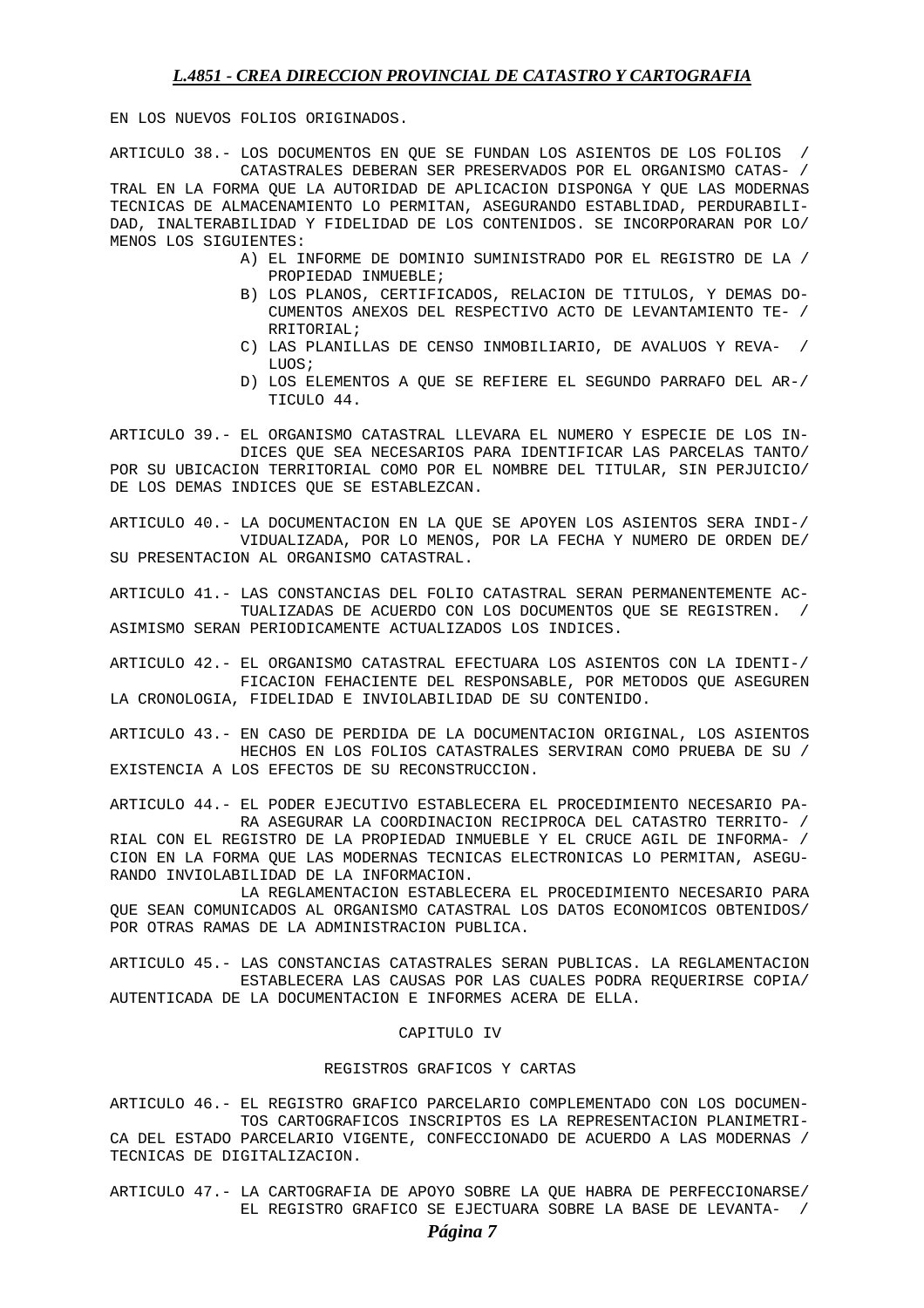MIENTO GEODESICOS TOPOGRAFICOS, FOTOGRAMETRICOS O IMAGENES SATELITARIAS CO-RREGIDAS, DE CONFORMIDAD CON LO ESTABLECIDO POR EL ORGANISMO CATASTRAL.

ARTICULO 48.- LA DIRECCION PROVINCIAL DE CATASTRO Y CARTOGRAFIA DETERMINARA LAS ESCALAS, SISTEMA DE PROYECCION, FORMATO DE LAS HOJAS Y / DEMAS CARACTERISTICAS DEL REGISTRO GRAFICO Y DE LAS CARTAS.

ARTICULO 49.- EL REGISTRO GRAFICO PARCELARIO SE ACTUALIZARA EN FORMA PERMA- NENTE Y SU COPIA SERA CONSERVADA ANUALMENTE EN MODERNOS SIS-/ TEMAS DE ALMACENAMIENTO, QUE ASEGUREN FIDELIDAD E INALTERABILIDAD DE LA IN-FORMACION CONTENIDA.

ARTICULO 50.- EL MAPA OFICIAL DE LA PROVINCIA, A CARGO DE LA DIRECCION PRO- VINCIAL DE CATASTRO Y CARTOGRAFIA, ESTARA INTEGRADO POR UNA / CARTA BASICA GENERAL Y UN ATLAS COMPLEMENTARIO.

 EN ELLO DEBERAN ESTAR REPRESENTADOS LOS DETALLES PLANIALTIME-TRICOS, POLITICOS, CULTURALES Y TODAS LAS CARACTERISTICAS TERRITORIALES DE/ INTERES PARA LA POLITICA TERRITORIAL.

### CAPITULO V

### REGIMEN CATASTRAL PUBLICIDAD CATASTRAL

ARTICULO 51.- CONSTITUYE EL REGIMEN CATASTRAL LAS OPERACIONES, SERVICIOS, / REQUISITOS Y ACTUACIONES ADMINISTRATIVAS QUE SE REALICEN ANTE Y POR EL ORGANISMO CATASTRAL A EFECTO DE CUMPLIMENTAR LAS FINALIDADES DE LA PRESENTE LEY Y NORMAS COMPLEMENTARIAS.

ARTICULO 52.- LA PUBLICIDAD DE LOS REGISTROS CATASTRALES SE EFECTUARA POR / MEDIO DE CERTIFICADOS, INFORMES, COPIAS Y CONSULTAS, QUE SE / EXTENDERAN EN LA FORMA QUE SE ESTABLECE EN LA PRESENTE LEY Y NORMAS COMPLE-MENTARIAS.

ARTICULO 53.- ESTABLECESE COMO DOCUMENTO ESENCIAL DEL REGIMEN CATASTRAL EL/ CERTIFICADO CATASTRAL QUE EXPEDIRA LA DIRECCION PROVINCIAL DE CATASTRO Y CARTOGRAFIA. EL CERTIFICADO CATASTRAL CONSISTIRA EN COPIA DEL / FOLIO PARCELARIO AUTENTICADA POR EL ORGANISMO CATASTRAL, SEGUN EL ARTICULO 36 DE LA PRESENTE LEY, DE ACUERDO CON LO ESTABLECIDO POR LA REGLAMENTACION.

ARTICULO 54.- EL CERTIFICADO CATASTRAL SE EMITIRA SOLAMENTE SOBRE LAS PAR-/ CELAS CONSTITUIDAS CONFORME A LA PRESENTE LEY O A LAS EJECU-/ TADAS CON ANTERIORIDAD Y REGISTRADAS EN EL ORGANISMO COMPETENTE EN SU OPOR-TUNIDAD.

ARTICULO 55.- EL INFORME REFERIDO A LA VIGENCIA DEL ESTADO PARCELARIO PARA/ EL CUMPLIMIENTO DE LO ESTABLECIDO POR EL ARTICULO 18 DE LA / PRESENTE LEY, SERA EMITIDO POR EL ORGANISMO CATASTRAL EN UN PLAZO MAXIMO / QUE NO PODRA SER MAYOR DE OCHO DIAS HABILES EN SEDE CATASTRAL.

ARTICULO 56.- DECLARASE OBLIGATORIO PARA LOS ESCRIBANOS DE REGISTROS PUBLI- COS Y PARA CUALQUIER OTRO FUNCIONARIO QUE AUTORICE ACTOS DE / TRANSMISION, CONSTITUCION O MODIFICACION DE DERECHOS REALES SOBRE INMUEBLES UBICADOS SOBRE EL TERRITORIO DE LA PROVINCIA Y SOMETIDOS A SU JURISDICCION, LO SIGUIENTE:

- A) REQUERIR A LA DIRECCION PROVINCIAL DE CATASTRO Y CARTOGRA- FIA, ANTES DEL OTORGAMIENTO DEL ACTO, EL CERTIFICADO CA- / TASTRAL CORRESPONDIENTE AL INMUEBLE, ESPECIFICANDO LA INS- CRIPCION DE SU DOMINIO VIGENTE Y LA NOMENCLATURA CATAS- / TRAL, ASI COMO LOS NUMEROS DE LAS PARTIDAS DEL IMPUESTO / INMOBILIARIO RURAL;
- B) TRANSCRIBIR EN LOS INSTRUMENTO PUBLICOS CORRESPONDIENTES / LA NOMENCLATURA CATASTRAL, Y LAS OBSERVACIONES O ACLARA- /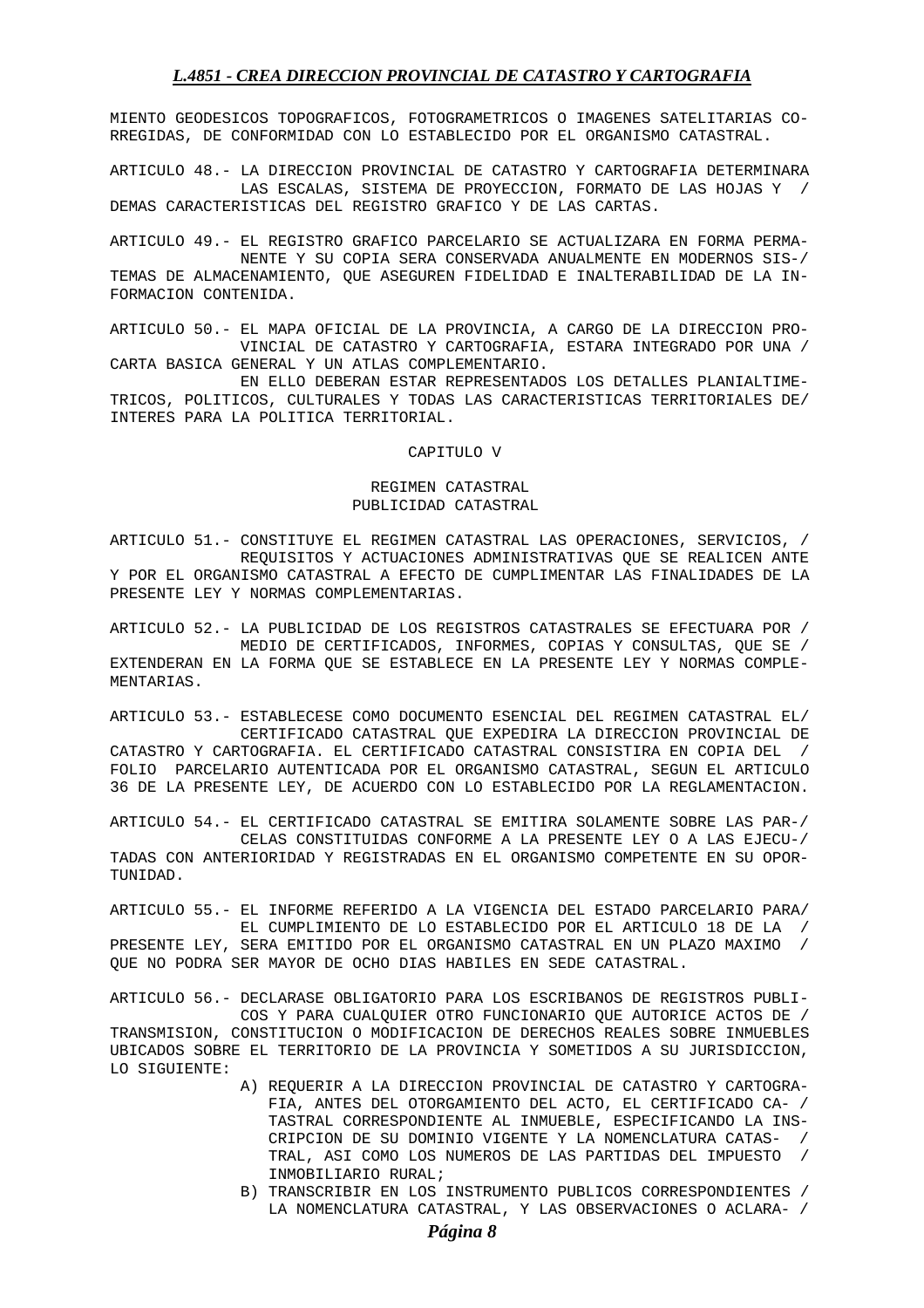CIONES QUE CONSTAREN EN EL CERTIFICADO EXPEDIDO. EL PROCEDIMIENTO PARA LA EMISION DEL REFERIDO CERTIFICADO SE-RA ESTABLECIDO POR LA REGLAMENTACION.

ARTICULO 57.- DE LA CERTIFICACION DEBERA RESULTAR LA EXISTENCIA DE LA PAR-/ CELA Y LOS DATOS MENCIONADOS EN LOS INCISOS A) AL I) INCLUSI-VE DEL ARTICULO 36.

 EL REQUERIMIENTO DEL CERTIFICADO CATASTRAL PARA LA CONSTITU-/ CION DE DERECHOS REALES DE HIPOTECA, USO, HABITACION, USUFRUCTO, SERVIDUM-/ BRE O GRAVAMENES, SERA PRIVATIVO DEL ACREEDOR O PRESTADOR. NO SE EXIGIRA / LA CERTIFICACION CATASTRAL PARA LA CANCELACION DE LOS DERECHOS REALES CON-/ SIGNAADOS EN EL PARRAFO ANTERIOR.

ARTICULO 58.- AUNQUE EL ESTADO PARCELARIO NO HUBIERA SIDO CONSTITUIDO ME- / DIANTE UN ACTO DE LEVANTAMIENTO EN LA FORMA PRESCRIPTA POR / ESTA LEY, SE EXPEDIRA EL CERTIFICADO CATASTRAL SI EXISTIERAN PLANOS YA RE-/ GISTRADOS EN EL ORGANISMO COMPETENTE, AL TIEMPO DE SU REGISTRO, EL QUEDE-/ BERA CUMPLIMENTAR LO ESTABLECIDO EN LOS ARTICULOS 18 Y 19.

ARTICULO 59.- LOS AGRIMENSORES NO REALIZARAN ACTOS DE LEVANTAMIENTO PARCE-/ LARIO SIN ANTES SOLICITAR EL CERTIFICADO CATASTRAL Y RELACIO-NAR EL DESPACHO DE ESTE EN SU DOCUMENTACION Y LAS OBSERVACIONES SI FUERA / DENEGADO.

#### CAPITULO VI

## DE LAS CONSTANCIAS CATASTRALES PREEXISTENTES

ARTICULO 60.- A LOS FINES DE ESTA LEY SE DEFINEN COMO "CONSTANCIAS CATAS- / TRALES PREEXISTENTES", LA DOCUMENTACION, QUE NO SE ORIGINA EN ESTA NUEVO REGIMEN, Y QUE SE INDICA A CONTINUACION;

- 1) LOS PLANOS DE MENSURA REGISTRADOS EN EL ORGANISMO CATAS- / TRAL O EN EL COMPETENTE AL TIEMPO DE SU REGISTRO, QUE CUM-PLAN CON LOS SIGUIENTES REQUISITOS:
	- A) QUE CONTENGAN COMO MINIMO LOS ELEMENTOS DEFINIDOS EN EL ARTICULO 10, INCISO A) Y B);
	- B) QUE LOS INMUEBLES MENSURADOS ESTEN VINCULADOS PLANIME-/ TRICAMENTE CON MENSURAS DE LA ZONA;
	- C) QUE ESTEN FIRMADOS POR UN PROFESIONAL DE LA AGRIMENSURA DEBIDAMENTE IDENTIFICADO.
- 2) LOS REGISTROS PARCELARIOS, REGISTROS GRAFICOS Y TODA OTRA/ CARTOGRAFIA CORRECTAMENTE EFECTUADA EN VIRTUD DE NORMAS / VIGENTES AL TIEMPO DE SU EJECUCION;
- 3) LA VALUACIONES FISCALES VIGENTES.

ESTA LEY.

ARTICULO 61.- LOS PLANOS DE MENSURA QUE HACE REFERENCIA EL ARTICULO ANTE- / RIOR SE TENDRAN POR VALIDOS PARA LA CONSTITUCION DEL ESTADO / PARCELARIO DE ACUERDO CON LAS CONDICIONES ESTABLECIDAS EN EL CAPITULO II DE

 LAS CONSTANCIAS PREEXISTENTES DEL INCISO 2), SERVIRAN DE BASE PARA LA ELABORACION DE NUEVOS REGISTROS, APOYOS CARTOGRAFICOS Y GENERALES.

 LAS CONSTANCIAS PREEXISTENTES DEL INCISO 3) SOBRE VALUACIONES FISCALES VIGENTES TENDRAN VALIDEZ Y EFICACIA HASTA TANTO NO SE RECTIFIQUEN/ O MODIFIQUEN.

#### CAPITULO VII

#### REGIMEN VALUATORIO

ARTICULO 62.- CONSTITUIRA EL REGIMEN VALUATORIO PARCELARIO EL CONJUNTO DE / OPERACIONES REALIZADAS PARA HALLAR EL JUSTIPRECIO DE LAS PAR-CELAS UBICADAS DENTRO DE LA PROVINCIA Y NO COMPRENDIDAS EN LOS EJIDOS MUNI-

## *Página 9*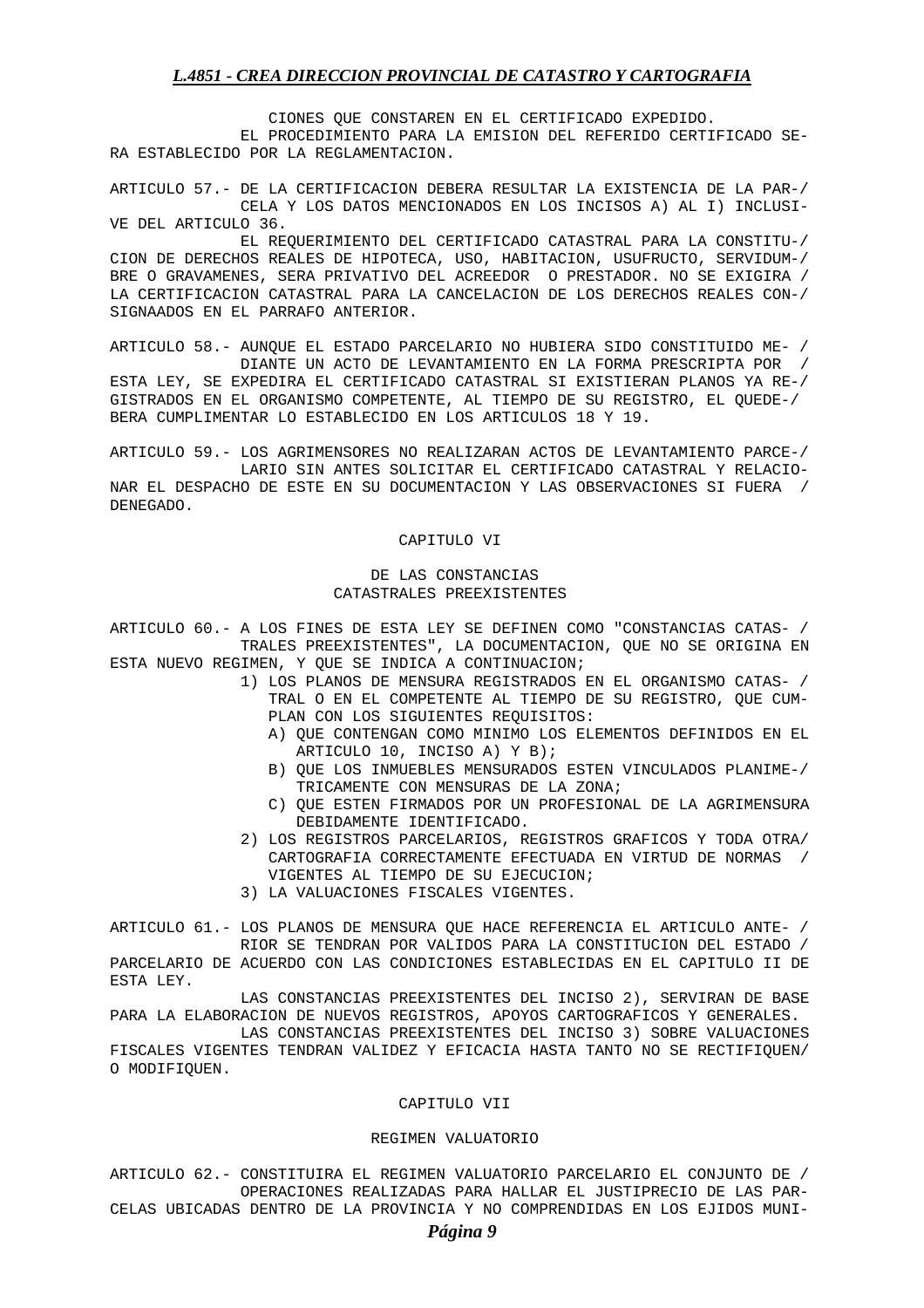CIPALES.

ARTICULO 63.- CADA INMUEBLE SERA VALUADO TENIENDO EN CUENTA SUS CARACTERIS- TICAS Y UBICACION. A ESTOS EFECTOS SE PROCEDERA A:

- A) DIVIDIR EL TERRITORIO PROVINCIAL EN ZONAS DIFERENCIALES / CARACTERIZADAS EN FUNCION DE FACTORES TOMADOS CONJUNTA O / SEPARADAMENTE: EDAFOLOGICOS, CLIMATICOS, AGRO ECONOMICOS,/ ECOLOGICOS;
- B) ESTABLECER Y PERIODICAMENTE ACTUALIZAR EL VALOR BASICO FISCAL UNITARIO CORRESPONDIENTE A CADA UNA DE LAS ZONAS A/ QUE SE REFIERE EL INCISO ANTERIOR. PARA ESTE FIN SERAN DE/ APLICACION LOS SIGUIENTE CRITERIOS DE VALUACION, CONJUNTA/ O SEPARADAMENTE USADOS: EN BASE A LA RENTA CAPAZ DE PRODU-CIR, DETERMINADA POR LOS COSTOS DE LOS CULTIVOS MAS SIGNI- FICATIVOS DE LA PROVINCIA, DE LA PRODUCCION GANADERA Y FO-RESTAL Y EN BASE A LA UTILIZACION DE LOS VALORES CORRIEN-TES DEL MERCADO INMOBILIARIO RURAL, OBTENIDO MEDIANTE LA / REALIZACION DE ENCUESTAS;
- C) ASIGNAR A CADA PARCELA UN COEFICIENTE REPRESENTATIVO DE LAS CARACTERISTICAS PARTICULARES DE LOS MISMOS, REFERIDAS/ A UBICACION, CAMINOS, SUELOS, TOPOGRAFIA, AGUAS, CAPACIDAD DE USO AGRICOLA, GANADERA, Y FORESTAL;
- D) LA VALUACION SE OBTENDRA MEDIANTE UN SISTEMA DE COMPUTA- / CION CAPAZ DE ALMACENAR Y UTILIZAR DATOS GEORREFERENCIADOS QUE DESCRIBAN, CLASIFIQUEN Y VALUEN CADA PARCELA DEL TE- / RRITORIO PROVINCIAL. LAS NORMAS DE LOS INCISOS C) Y D) SE-RAN ESTABLECIDOS POR LA REGLAMENTACION;
- E) LA VALUACION RESULTANTE PODRA SER REVISABLE ANTE SOLICI- / TUD DEL INTERESADO.

ARTICULO 64.- EL ORGANO DE APLICACION DE ESTA LEY SERA COMPETENTE PARA LA / APROBACION, PUESTA EN VIGENCIA E IMPLEMENTACION DE LAS FUN- / CIONES A QUE SE REFIERE EL ARTICULO 63 INCISOS A), C) Y D).

## CAPITULO VIII

## DISPOSICIONES COMPLEMENTARIAS Y TRANSITORIAS

ARTICULO 65.- LA EXIGENCIA DE LA VERIFICACION DE LA SUBSISTENCIA DEL ESTADO PARCELARIO ESTABLECIDA EN EL ARTICULO 18 Y DEL CERTIFICADO / CATASTRAL, ENTRARAN EN VIGENCIA CUANDO LAS CONDICIONES DE OPERATIVIDAD DEL/ ORGANISMO CATASTRAL ASI LO PERMITAN, OPORTUNIDAD QUE SERA DETERMINADA POR / EL DIRECTOR PROVINCIAL DE CATASTRO Y CARTOGRAFIA. EL PLAZO MAXIMO PARA SU / IMPLEMENTACION EN LA PROVINCIA NO EXCEDERA DE LOS DOS AÑOS DE LA PROMULGA-/ CION DE LA PRESENTE LEY.

ARTICULO 66.- LAS CONSTANCIAS CATASTRALES PREEXISTENTES REFERIDAS A INMUE-/ BLES NO REPRESENTADOS EN PLANOS REGISTRADOS, SUBSISTIRAN HAS-TA TRES AÑOS POSTERIORES A LA FECHA DE ENTRADA EN VIGENCIA DE ESTA LEY. SI/ DURANTE EL PLAZO SEÑALADO SE PRODUJERA UNA TRANSMISION DE DOMINIO, SE DEJA-RA CONSTANCIA EN LOS ASIENTOS CATASTRALES Y REGISTRALES RESPECTIVOS DE LA / OBLIGACION DE DETERMINAR EL ESTADO PARCELARIO CONFORME AL ARTICULO 14 COMO/ REQUISITO PREVIO PARA UNA NUEVA TRANSMISION.

ARTICULO 67.- CREASE UN FONDO ESPECIAL EN LA DIRECCION PROVINCIAL DE CATAS- TRO Y CARTOGRAFIA, QUE SE CONSTITUIRA CON LOS RECURSOS ORIGI-NADOS EN EL RECUPERO DE COSTOS DE PRESTACION DE SERVICIOS POR DICHA DIREC-/ CION, CONFORME CON LAS ESPECIFICACIONES DE LAS PLANILLAS ANEXAS QUE FORMAN/ PARTE INTEGRANTE DE LA PRESENTE, LAS QUE PODRAN SER AMPLIADAS O MODIFICADAS POR VIA REGLAMENTARIA, PARA CUBRIR TODAS LAS PRESTACIONES QUE EFECTUA LA/ DIRECCION PROVINCIAL DE CATASTRO Y CARTOGRAFIA Y PARA ACTUALIZAR VALORES, VEZ QUE ELLO CORRESPONDA.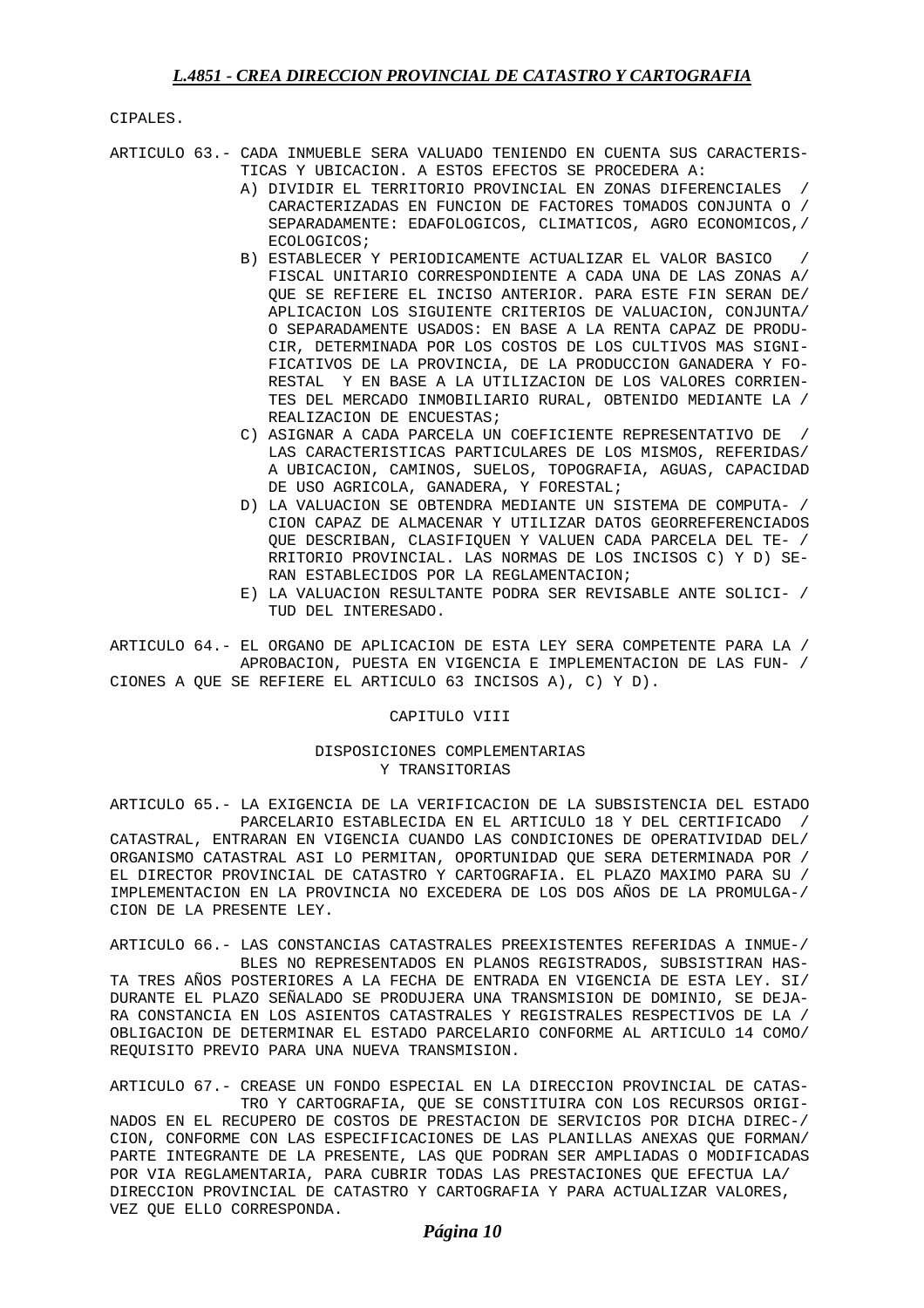EL FONDO ESPECIAL PODRA SER UTILIZADO EN HASTA UN SESENTA POR CIENTO (60%) PARA EL PAGO DE ASIGNACIONES AL PERSONAL DE LA DIRECCION PRO-/ VINCIAL DE CATASTRO Y CARTOGRAFIA, EN LAS CONDICIONES QUE DETERMINE LA RE-/ GLAMENTACION Y UTILIZANDO CRITERIOS DE PRODUCTIVIDAD.

 EL REMANENTE DEL FONDO ESPECIAL, UNA VEZ EFECTUADAS LAS APLI-CACIONES QUE PREVE EL PARRAFO ANTERIOR, PODRA SER UTILIZADO PARA LA COMPRA/ DE SOFTWARE Y SUS ACTUALIZACIONES, IMAGENES, OTROS INSUMOS Y EQUIPAMIENTOS/ NECESARIOS PARA EL DESARROLLO DE LAS ACTIVIDADES DE LA DIRECCION PROVINCIAL DE CATASTRO Y CARTOGRAFIA, EN LAS CONDICIONES QUE DETERMINE LA REGLAMENTA-/ CION; LA QUE A SU VEZ ESTABLECERA LOS PROCEDIMIENTOS Y LIMITACIONES PARA LA CONSTITUCION Y UTILIZACION DEL FONDO ESPECIAL.

 EXIMESE AL SECTOR PUBLICO PROVINCIAL, DE LAS TASAS POR RECU-/ PERO DE COSTOS DE PRESTACION DE SERVICIOS ESTABLECIDA EN LA PRESENTE LEY.

ARTICULO 68.- DEROGASE EL ARTICULO 22 DEL CAPITULO III DE LA LEY 2071 "DE / FACTO" Y SUS MODIFICATORIAS - TARIFARIA PROVINCIAL.

 DADA EN LA SALA DE SESIONES DE LA CAMARA DE DIPUTADOS DE LA PROVIN- CIA DEL CHACO, A LOS VEINTE DIAS/ DEL MES DE DICIEMBRE DEL AÑO DOS/ MIL.

PABLO L. D. BOSCH EDUARDO ANIBAL MORO P R E S I D E N T E

I: R.H.R. C: CMS. Y ODO.